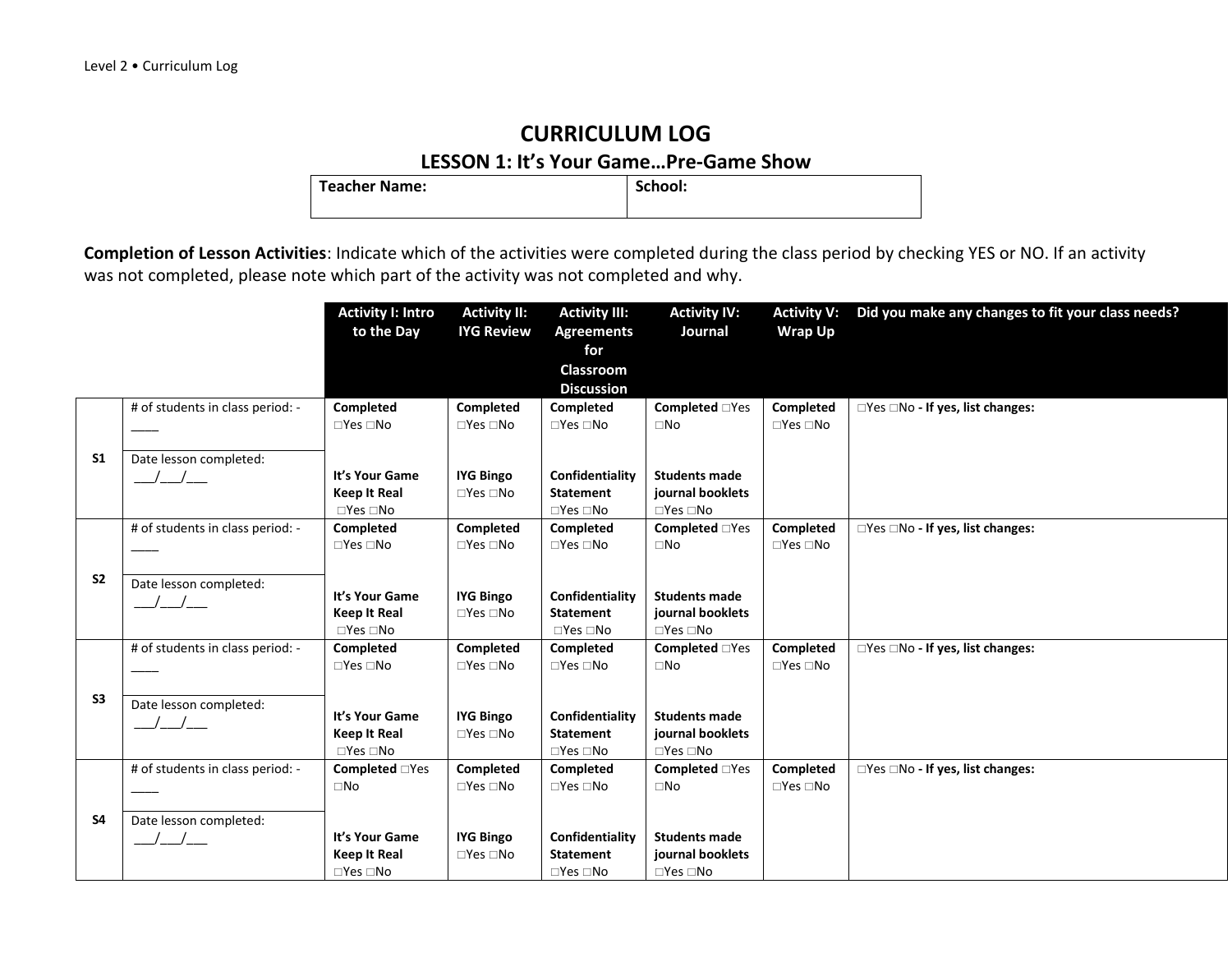#### **LESSON 2: Keeping It Real…Consequences of Pregnancy**

| <b>Teacher Name:</b> | School: |
|----------------------|---------|
|                      |         |

|                |                                                              | <b>Activity I:</b><br>Intro to<br>the Day | <b>Activity II:</b><br>Pregnancy:<br><b>Who Wants</b><br>to Take a | <b>Activity III: Movie</b><br><b>Acting &amp;</b><br><b>Discussion</b>                                 | <b>Activity IV:</b><br>Parent<br><b>Student</b><br><b>Homework</b>        | <b>Activity V:</b><br><b>Wrap Up</b> | Did you make any changes to fit your class<br>needs? |
|----------------|--------------------------------------------------------------|-------------------------------------------|--------------------------------------------------------------------|--------------------------------------------------------------------------------------------------------|---------------------------------------------------------------------------|--------------------------------------|------------------------------------------------------|
| S <sub>1</sub> | # of students in class period: _<br>Date lesson completed:   | Completed<br>$\square$ Yes $\square$ No   | <b>Chance</b><br><b>Completed</b><br>$\Box$ Yes $\Box$ No          | Completed<br>$\square$ Yes $\square$ No<br><b>Student actors read</b><br>story                         | Completed<br>$\square$ Yes $\square$ No<br># of returned                  | Completed<br>$\Box$ Yes $\Box$ No    | $\Box$ Yes $\Box$ No - If yes, list changes:         |
| S <sub>2</sub> | # of students in class period: ___<br>Date lesson completed: | Completed<br>$\Box$ Yes $\Box$ No         | <b>Completed</b><br>$\Box$ Yes $\Box$ No                           | $\square$ Yes $\square$ No<br><b>Completed</b><br>$\square$ Yes $\square$ No                           | sheets $\_\_$<br>Completed<br>$\square$ Yes $\square$ No<br># of returned | Completed<br>$\Box$ Yes $\Box$ No    | $\Box$ Yes $\Box$ No - If yes, list changes:         |
|                | $\sqrt{2}$<br># of students in class period:                 | Completed                                 | Completed                                                          | <b>Student actors read</b><br>story<br>$\square$ Yes $\square$ No<br>Completed                         | sheets_<br>Completed                                                      | Completed                            | □Yes □No - If yes, list changes:                     |
| S3             | Date lesson completed:                                       | $\Box$ Yes $\Box$ No                      | $\Box$ Yes $\Box$ No                                               | $\square$ Yes $\square$ No<br><b>Student actors read</b><br>story<br>$\square$ Yes $\square$ No        | $\square$ Yes $\square$ No<br># of returned<br>sheets                     | $\Box$ Yes $\Box$ No                 |                                                      |
| <b>S4</b>      | # of students in class period:<br>Date lesson completed:     | Completed<br>$\Box$ Yes $\Box$ No         | Completed<br>$\Box$ Yes $\Box$ No                                  | Completed<br>$\Box$ Yes $\Box$ No<br><b>Student actors read</b><br>story<br>$\square$ Yes $\square$ No | <b>Completed</b><br>$\Box$ Yes $\Box$ No<br># of returned<br>sheets       | Completed<br>$\Box$ Yes $\Box$ No    | $\Box$ Yes $\Box$ No - If yes, list changes:         |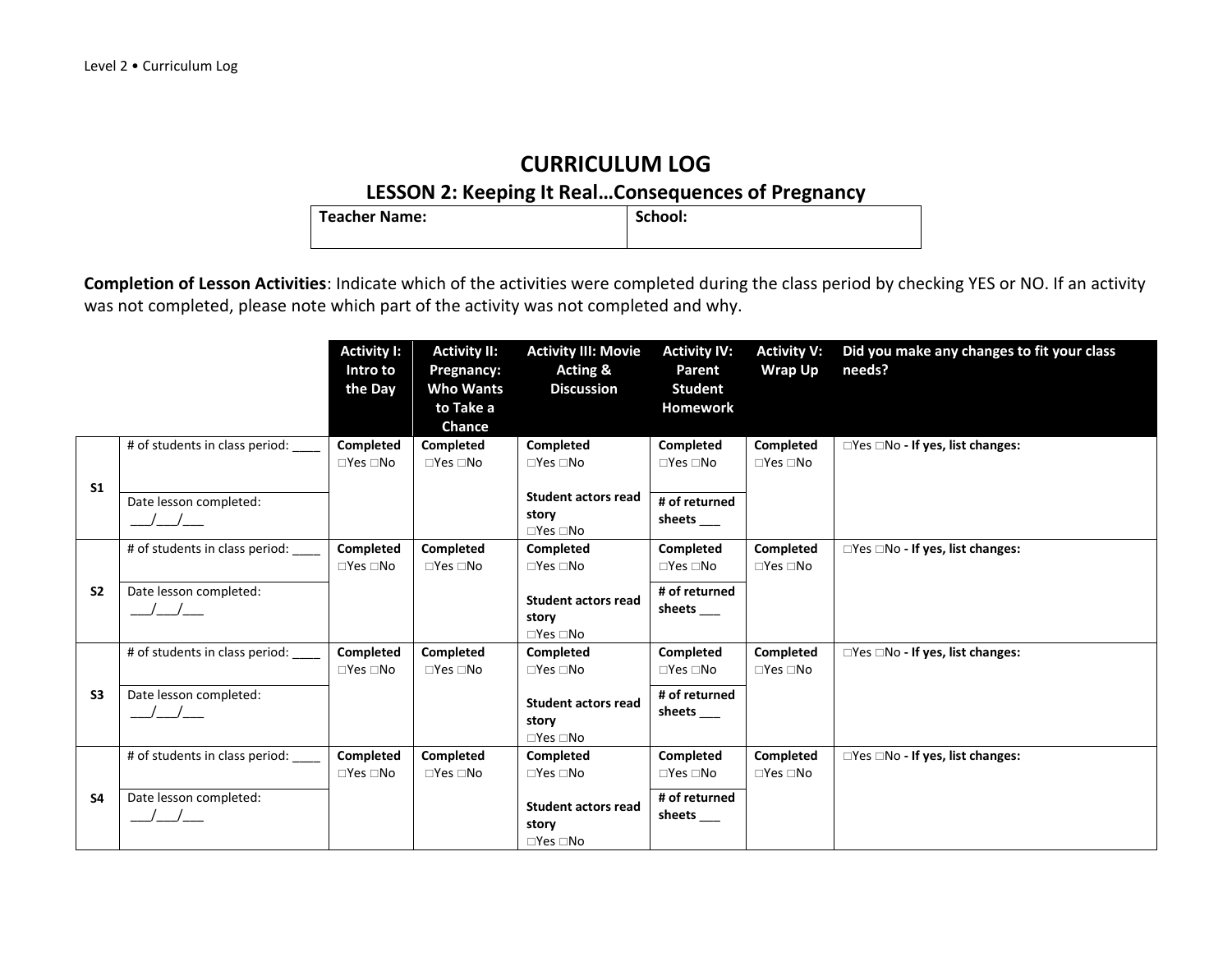**Lesson 3: Keeping It Real...Consequences of HIV and other Sexually Transmitted Infections**<br>
Teacher Name: <br>
School:

**Teacher Name:** 

|                |                                                                             | <b>Activity I:</b><br>Intro                    | <b>Activity II:</b><br>Computer<br><b>Activities</b> | <b>Activity III:</b><br><b>Reel World</b><br><b>Serial</b><br><b>Discussion</b> | <b>Activity</b><br>IV:<br><b>Wrap Up</b> | <b>How did</b><br>students access<br>this lesson?                                               | Who did you<br>work with to<br>complete this<br>lesson? (check<br>all that apply)                           | Did you make any changes to fit your class<br>needs? |
|----------------|-----------------------------------------------------------------------------|------------------------------------------------|------------------------------------------------------|---------------------------------------------------------------------------------|------------------------------------------|-------------------------------------------------------------------------------------------------|-------------------------------------------------------------------------------------------------------------|------------------------------------------------------|
| S <sub>1</sub> | # of students in class period: -<br>Date lesson completed:                  | Completed<br>$\square$ Yes $\square$ No        | Completed<br>$\Box$ Yes $\Box$ No                    | Completed<br>$\Box$ Yes $\Box$ No                                               | Completed<br>$\square$ Yes $\square$ No  | □At school<br>$\Box$ At home<br>$\Box$ Both<br>□Online<br>$\square$ DVD<br>$\Box$ Both          | $\Box$ Librarian<br>□Computer Tech<br>□Administrator<br>Were they<br>helpful?<br>$\Box$ Yes $\Box$ No       | □Yes □No - If yes, list changes:                     |
| S <sub>2</sub> | # of students in class period: -<br>Date lesson completed:                  | <b>Completed</b><br>$\square$ Yes $\square$ No | Completed<br>$\Box$ Yes $\Box$ No                    | Completed<br>$\Box$ Yes $\Box$ No                                               | Completed<br>$\Box$ Yes $\Box$ No        | □At school<br>$\Box$ At home<br>□Both<br>□Online<br>$\square$ DVD<br>$\Box$ Both                | $\Box$ Librarian<br>□Computer Tech<br>□Administrator<br>Were they<br>helpful?<br>$\Box$ Yes $\Box$ No       | $\Box$ Yes $\Box$ No - If yes, list changes:         |
| S <sub>3</sub> | # of students in class period: -<br>Date lesson completed:<br>$\frac{1}{2}$ | <b>Completed</b><br>$\square$ Yes $\square$ No | Completed<br>$\Box$ Yes $\Box$ No                    | Completed<br>$\Box$ Yes $\Box$ No                                               | Completed<br>$\square$ Yes $\square$ No  | □At school<br>$\Box$ At home<br>$\Box$ Both<br>□Online<br>$\square$ DVD<br>$\Box$ Both          | $\Box$ Librarian<br>□Computer Tech<br>□Administrator<br>Were they<br>helpful?<br>$\Box$ Yes $\Box$ No       | □Yes □No - If yes, list changes:                     |
| <b>S4</b>      | # of students in class period: -<br>Date lesson completed:                  | Completed<br>$\square$ Yes $\square$ No        | Completed<br>$\Box$ Yes $\Box$ No                    | Completed<br>$\Box$ Yes $\Box$ No                                               | Completed<br>$\Box$ Yes $\Box$ No        | □At school<br>$\Box$ At home<br>$\Box$ Both<br>$\Box$ Online<br>$\square$ DVD<br>$\square$ Both | $\Box$ Librarian<br>□Computer Tech<br>□Administrator<br>Were they<br>helpful?<br>$\square$ Yes $\square$ No | □Yes □No - If yes, list changes:                     |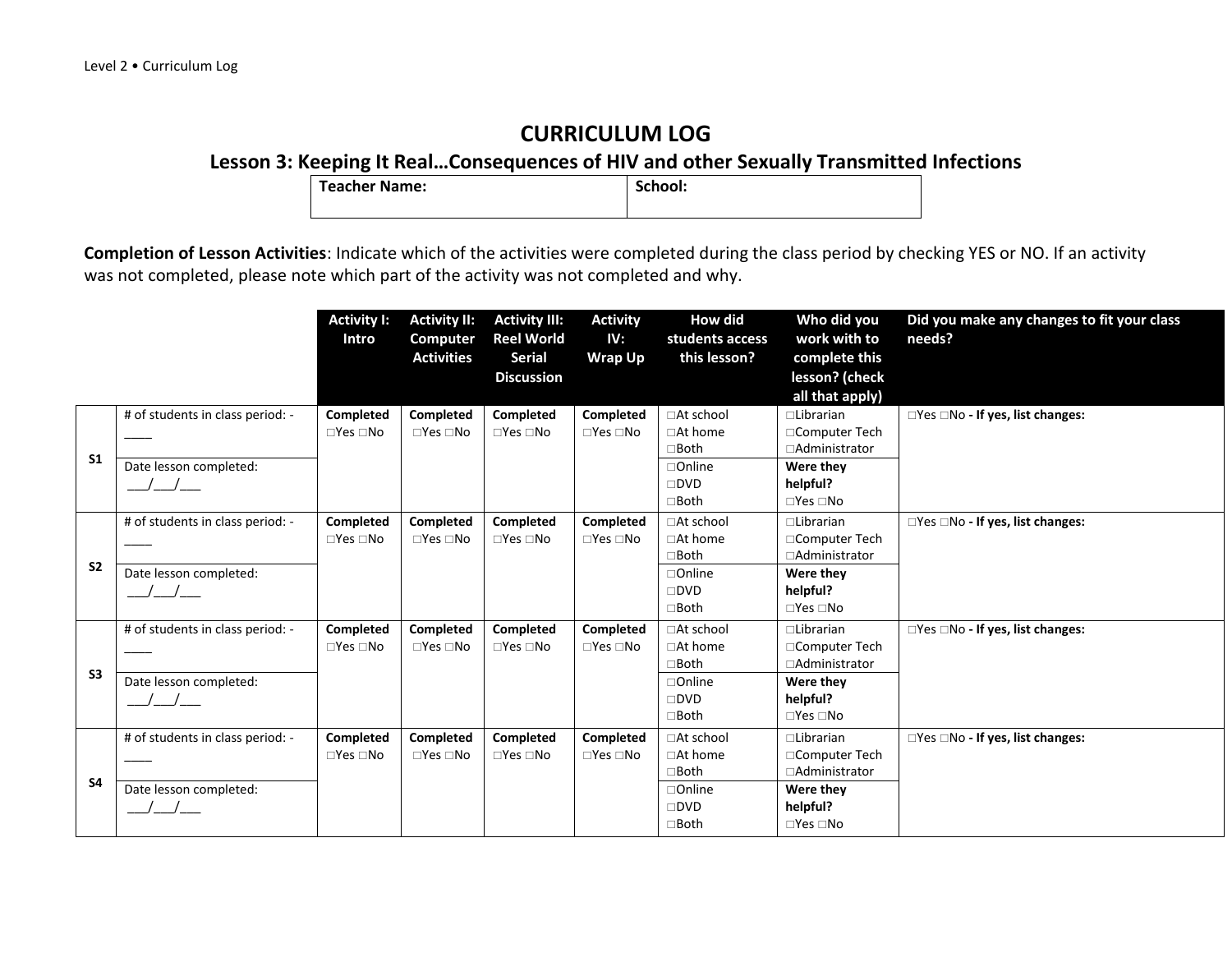# **Lesson 4: Keeping It Real... About Sexually Transmitted Infections**<br> **School:** School:

**Teacher Name:** 

|                |                                                                                                             | <b>Activity I:</b><br>Intro to the<br>Day | <b>Activity II:</b><br>Talk Show &<br><b>Discussion</b>                                          | <b>Activity III:</b><br>Game: STI<br>Jeopardy | <b>Activity IV:</b><br><b>Wrap Up</b> | Did you make any changes to fit your class needs? |
|----------------|-------------------------------------------------------------------------------------------------------------|-------------------------------------------|--------------------------------------------------------------------------------------------------|-----------------------------------------------|---------------------------------------|---------------------------------------------------|
| S <sub>1</sub> | # of students in class period:<br>Date lesson completed:                                                    | Completed<br>$\Box$ Yes $\Box$ No         | Completed<br>$\Box$ Yes $\Box$ No<br><b>Student actors</b><br>read story<br>$\Box$ Yes $\Box$ No | Completed<br>$\Box$ Yes $\Box$ No             | Completed<br>$\Box$ Yes $\Box$ No     | □Yes □No - If yes, list changes:                  |
| S <sub>2</sub> | # of students in class period: _<br>Date lesson completed:<br>$\left  \begin{array}{c} \end{array} \right $ | Completed<br>$\Box$ Yes $\Box$ No         | Completed<br>$\Box$ Yes $\Box$ No<br><b>Student actors</b><br>read story<br>$\Box$ Yes $\Box$ No | Completed<br>$\square$ Yes $\square$ No       | Completed<br>$\Box$ Yes $\Box$ No     | □Yes □No - If yes, list changes:                  |
| S <sub>3</sub> | # of students in class period:<br>Date lesson completed:                                                    | Completed<br>$\square$ Yes $\square$ No   | Completed<br>$\Box$ Yes $\Box$ No<br><b>Student actors</b><br>read story<br>$\Box$ Yes $\Box$ No | Completed<br>$\square$ Yes $\square$ No       | Completed<br>$\Box$ Yes $\Box$ No     | □Yes □No - If yes, list changes:                  |
| <b>S4</b>      | # of students in class period: ____<br>Date lesson completed:                                               | Completed<br>$\Box$ Yes $\Box$ No         | Completed<br>$\Box$ Yes $\Box$ No<br><b>Student actors</b><br>read story<br>$\Box$ Yes $\Box$ No | Completed<br>$\Box$ Yes $\Box$ No             | Completed<br>$\Box$ Yes $\Box$ No     | □Yes □No - If yes, list changes:                  |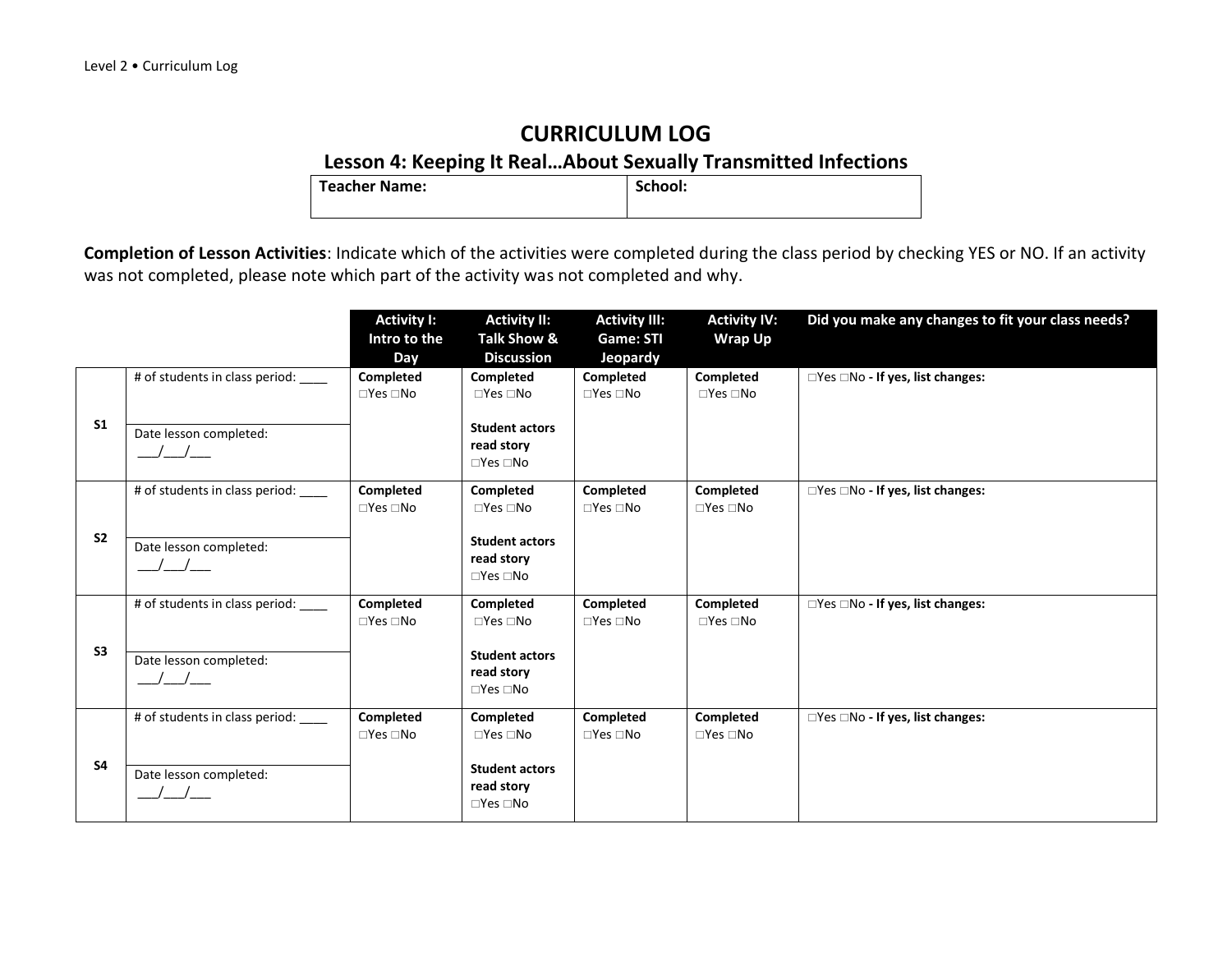## **CURRICULUM LOG Lesson 5: Keeping It Real… Risk Reduction Strategies**

**Teacher Name:** 

**Completion of Lesson Activities**: Indicate which of the activities were completed during the class period by checking YES or NO. If an activity was not completed, please note which part of the activity was not completed and why.

|                |                                  | <b>Activity I:</b><br>Intro | <b>Activity II:</b><br><b>Computer</b> | <b>Activity III:</b><br><b>Reel World</b> | <b>Activity</b><br>IV: | How did<br>students | Who did you<br>work with to | Did you make any changes to fit your class<br>needs? |
|----------------|----------------------------------|-----------------------------|----------------------------------------|-------------------------------------------|------------------------|---------------------|-----------------------------|------------------------------------------------------|
|                |                                  |                             | <b>Activities</b>                      | <b>Serial</b>                             | <b>Wrap Up</b>         | access this         | complete this               |                                                      |
|                |                                  |                             |                                        | <b>Discussion</b>                         |                        | lesson?             | lesson? (check              |                                                      |
|                |                                  |                             |                                        |                                           |                        |                     | all that apply)             |                                                      |
|                | # of students in class period: - | Completed                   | Completed                              | Completed                                 | Complete               | □At school          | $\Box$ Librarian            | □Yes □No - If yes, list changes:                     |
|                |                                  | $\Box$ Yes $\Box$ No        | $\Box$ Yes $\Box$ No                   | $\Box$ Yes $\Box$ No                      | $d \Box Yes$           | $\Box$ At home      | □Computer Tech              |                                                      |
|                |                                  |                             |                                        |                                           | $\square$ No           | $\square$ Both      | □Administrator              |                                                      |
| S <sub>1</sub> | Date lesson completed:           |                             |                                        |                                           |                        | $\Box$ Online       | Were they                   |                                                      |
|                | $\sqrt{2}$                       |                             |                                        |                                           |                        | $\square$ DVD       | helpful?                    |                                                      |
|                |                                  |                             |                                        |                                           |                        | $\Box$ Both         | $\Box$ Yes $\Box$ No        |                                                      |
|                | # of students in class period: - | <b>Completed</b>            | Completed                              | <b>Completed</b>                          | Complete               | □At school          | $\Box$ Librarian            | $\Box$ Yes $\Box$ No - If yes, list changes:         |
|                |                                  | $\Box$ Yes $\Box$ No        | $\Box$ Yes $\Box$ No                   | $\Box$ Yes $\Box$ No                      | $d \Box Yes$           | □At home            | □Computer Tech              |                                                      |
|                |                                  |                             |                                        |                                           | $\square$ No           | $\Box$ Both         | □Administrator              |                                                      |
| S <sub>2</sub> | Date lesson completed:           |                             |                                        |                                           |                        | $\Box$ Online       | Were they                   |                                                      |
|                |                                  |                             |                                        |                                           |                        | $\square$ DVD       | helpful?                    |                                                      |
|                |                                  |                             |                                        |                                           |                        | $\Box$ Both         | $\Box$ Yes $\Box$ No        |                                                      |
|                | # of students in class period: - | Completed                   | Completed                              | Completed                                 | Complete               | □At school          | <b>Librarian</b>            | □Yes □No - If yes, list changes:                     |
|                |                                  | $\square$ Yes $\square$ No  | $\Box$ Yes $\Box$ No                   | $\Box$ Yes $\Box$ No                      | $d \Box Yes$           | $\Box$ At home      | □Computer Tech              |                                                      |
| S <sub>3</sub> |                                  |                             |                                        |                                           | $\square$ No           | $\Box$ Both         | □Administrator              |                                                      |
|                | Date lesson completed:           |                             |                                        |                                           |                        | $\Box$ Online       | Were they                   |                                                      |
|                |                                  |                             |                                        |                                           |                        | $\square$ DVD       | helpful?                    |                                                      |
|                |                                  |                             |                                        |                                           |                        | $\Box$ Both         | $\Box$ Yes $\Box$ No        |                                                      |
|                | # of students in class period: - | Completed                   | Completed                              | Completed                                 | Complete               | □At school          | $\Box$ Librarian            | □Yes □No - If yes, list changes:                     |
|                |                                  | $\Box$ Yes $\Box$ No        | $\Box$ Yes $\Box$ No                   | $\Box$ Yes $\Box$ No                      | $d \Box Yes$           | $\Box$ At home      | □Computer Tech              |                                                      |
| <b>S4</b>      |                                  |                             |                                        |                                           | $\square$ No           | $\square$ Both      | □Administrator              |                                                      |
|                | Date lesson completed:           |                             |                                        |                                           |                        | $\Box$ Online       | Were they                   |                                                      |
|                |                                  |                             |                                        |                                           |                        | $\square$ DVD       | helpful?                    |                                                      |
|                |                                  |                             |                                        |                                           |                        | $\Box$ Both         | $\Box$ Yes $\Box$ No        |                                                      |

**CURRICULUM LOG**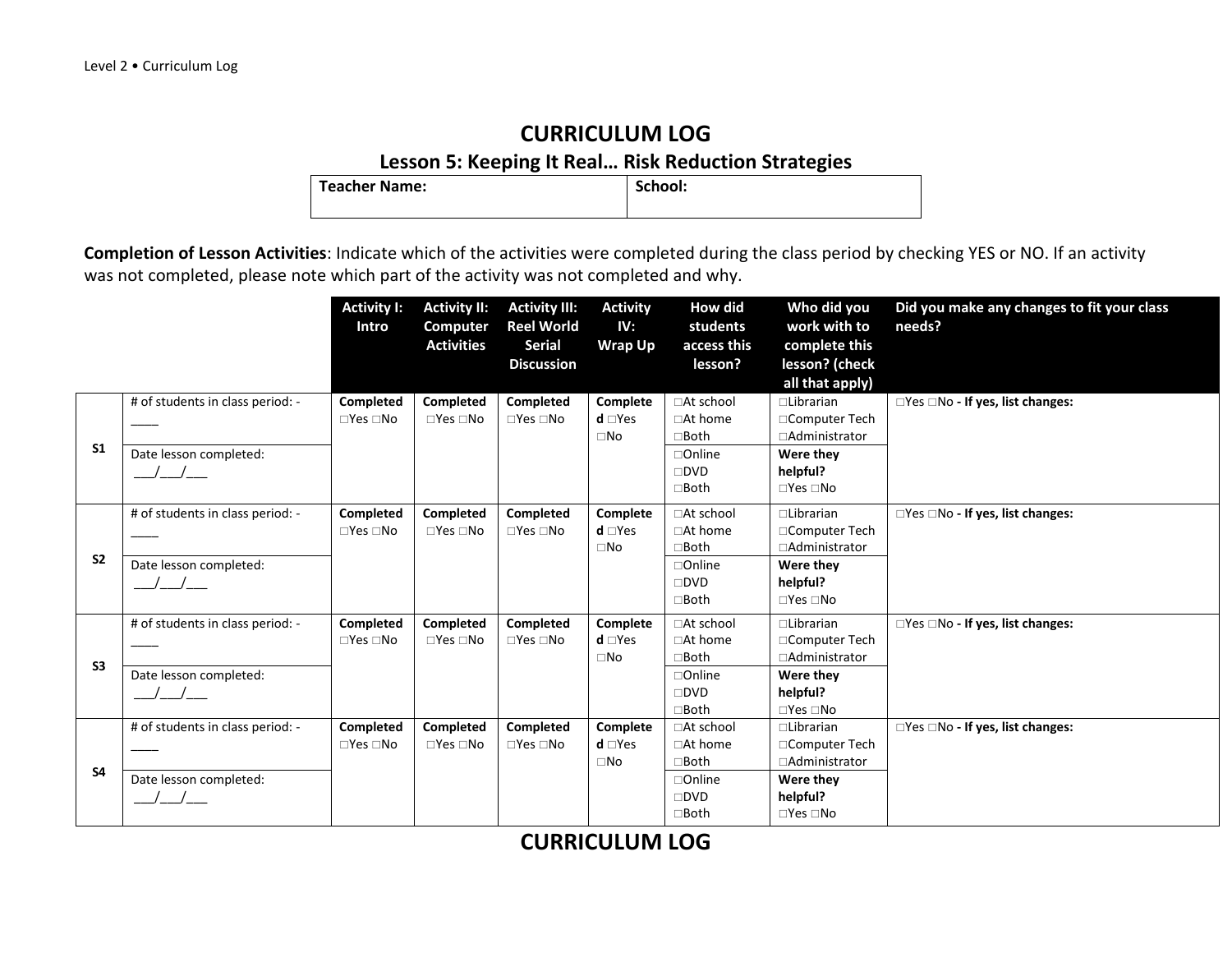#### **Lesson 6: Playing By Your Rules… A Review**

| <b>Teacher Name:</b> | School: |
|----------------------|---------|
|                      |         |

|                |                                                                            | <b>Activity I:</b><br>Intro to the<br>Day | <b>Activity II:</b><br><b>The Danger</b><br>Zone | <b>Activity III:</b><br><b>Role Playing</b>                                                          | <b>Activity</b><br>IV:<br>Journal | <b>Activity V:</b><br><b>Wrap Up</b>     | Did you make any changes to fit your class needs? |
|----------------|----------------------------------------------------------------------------|-------------------------------------------|--------------------------------------------------|------------------------------------------------------------------------------------------------------|-----------------------------------|------------------------------------------|---------------------------------------------------|
| S <sub>1</sub> | # of students in class period:<br>Date lesson completed:<br>$\sqrt{2}$     | Completed<br>$\Box$ Yes $\Box$ No         | Completed<br>$\square$ Yes $\square$ No          | Completed<br>$\Box$ Yes $\Box$ No<br><b>Students acted</b><br>out role plays<br>$\Box$ Yes $\Box$ No | Completed<br>$\Box$ Yes $\Box$ No | Completed<br>$\square$ Yes $\square$ No  | $\Box$ Yes $\Box$ No - If yes, list changes:      |
| S <sub>2</sub> | # of students in class period:<br>Date lesson completed:<br>$\overline{1}$ | Completed<br>$\Box$ Yes $\Box$ No         | Completed<br>$\square$ Yes $\square$ No          | Completed<br>$\Box$ Yes $\Box$ No<br><b>Students acted</b><br>out role plays<br>$\Box$ Yes $\Box$ No | Completed<br>$\Box$ Yes $\Box$ No | Completed<br>$\square$ Yes $\square$ No  | $\Box$ Yes $\Box$ No - If yes, list changes:      |
| S <sub>3</sub> | # of students in class period:<br>Date lesson completed:                   | <b>Completed</b><br>$\Box$ Yes $\Box$ No  | <b>Completed</b><br>$\Box$ Yes $\Box$ No         | Completed<br>$\Box$ Yes $\Box$ No<br><b>Students acted</b><br>out role plays<br>$\Box$ Yes $\Box$ No | Completed<br>$\Box$ Yes $\Box$ No | <b>Completed</b><br>$\Box$ Yes $\Box$ No | $\Box$ Yes $\Box$ No - If yes, list changes:      |
| <b>S4</b>      | # of students in class period:<br>Date lesson completed:                   | <b>Completed</b><br>$\Box$ Yes $\Box$ No  | <b>Completed</b><br>$\square$ Yes $\square$ No   | Completed<br>$\Box$ Yes $\Box$ No<br><b>Students acted</b><br>out role plays<br>$\Box$ Yes $\Box$ No | Completed<br>$\Box$ Yes $\Box$ No | Completed<br>$\Box$ Yes $\Box$ No        | $\Box$ Yes $\Box$ No - If yes, list changes:      |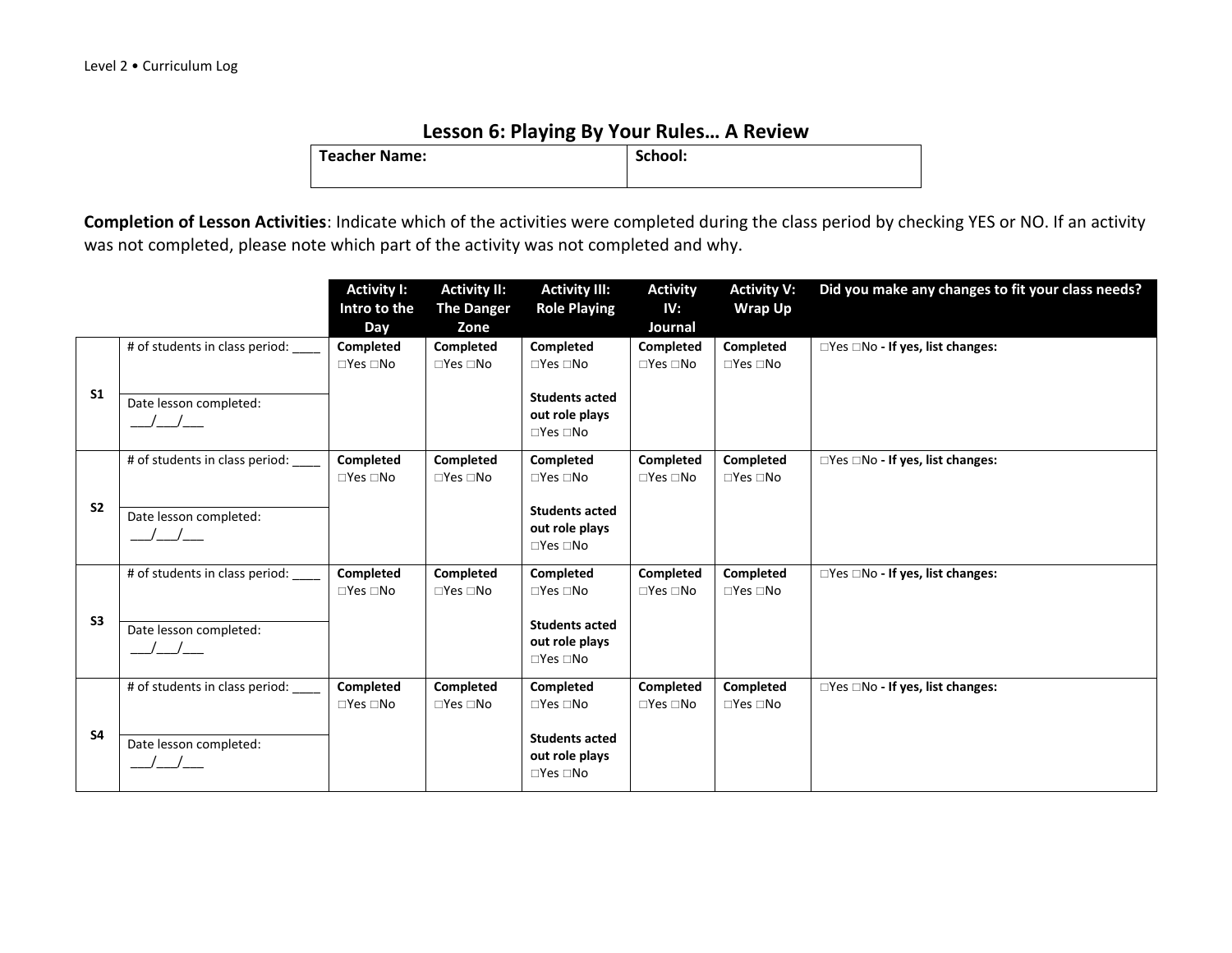## **CURRICULUM LOG LESSON 7: Playing By Your Rules...A Review**<br>| School: | School:

**Teacher Name:** 

|                |                                                            | <b>Activity I:</b><br>Intro              | <b>Activity II:</b><br>Computer<br><b>Activities</b> | <b>Activity III:</b><br><b>Reel World</b><br><b>Serial</b><br><b>Discussion</b> | <b>Activity IV:</b><br><b>Wrap Up</b>   | How did<br>students<br>access this<br>lesson?                                                      | Who did you<br>work with to<br>complete this<br>lesson? (check<br>all that apply)                           | Did you make any changes to fit your class<br>needs? |
|----------------|------------------------------------------------------------|------------------------------------------|------------------------------------------------------|---------------------------------------------------------------------------------|-----------------------------------------|----------------------------------------------------------------------------------------------------|-------------------------------------------------------------------------------------------------------------|------------------------------------------------------|
| S <sub>1</sub> | # of students in class period: -<br>Date lesson completed: | Completed<br>$\Box$ Yes $\Box$ No        | Completed<br>$\Box$ Yes $\Box$ No                    | Completed<br>$\Box$ Yes $\Box$ No                                               | Completed<br>$\square$ Yes $\square$ No | □At school<br>$\Box$ At home<br>$\Box$ Both<br>$\Box$ Online<br>$\square$ DVD<br>$\square$ Both    | □Librarian<br>□Computer Tech<br>□Administrator<br>Were they<br>helpful?<br>$\Box$ Yes $\Box$ No             | □Yes □No - If yes, list changes:                     |
| S <sub>2</sub> | # of students in class period: -<br>Date lesson completed: | <b>Completed</b><br>$\Box$ Yes $\Box$ No | <b>Completed</b><br>$\Box$ Yes $\Box$ No             | Completed<br>$\Box$ Yes $\Box$ No                                               | Completed<br>$\Box$ Yes $\Box$ No       | □At school<br>$\Box$ At home<br>□Both<br>□Online<br>$\square$ DVD<br>$\Box$ Both                   | $\Box$ Librarian<br>□Computer Tech<br>□Administrator<br>Were they<br>helpful?<br>$\Box$ Yes $\Box$ No       | $\Box$ Yes $\Box$ No - If yes, list changes:         |
| S3             | # of students in class period: -<br>Date lesson completed: | Completed<br>$\Box$ Yes $\Box$ No        | Completed<br>$\Box$ Yes $\Box$ No                    | Completed<br>$\square$ Yes $\square$ No                                         | Completed<br>$\Box$ Yes $\Box$ No       | □At school<br>□At home<br>□Both<br>$\Box$ Online<br>$\square$ DVD<br>□Both                         | $\Box$ Librarian<br>□Computer Tech<br>□Administrator<br>Were they<br>helpful?<br>$\square$ Yes $\square$ No | □Yes □No - If yes, list changes:                     |
| <b>S4</b>      | # of students in class period: -<br>Date lesson completed: | Completed<br>$\Box$ Yes $\Box$ No        | Completed<br>$\Box$ Yes $\Box$ No                    | Completed<br>$\square$ Yes $\square$ No                                         | Completed<br>$\Box$ Yes $\Box$ No       | □At school<br>$\Box$ At home<br>$\square$ Both<br>$\Box$ Online<br>$\square$ DVD<br>$\square$ Both | $\Box$ Librarian<br>□Computer Tech<br>□Administrator<br>Were they<br>helpful?<br>$\Box$ Yes $\Box$ No       | □Yes □No - If yes, list changes:                     |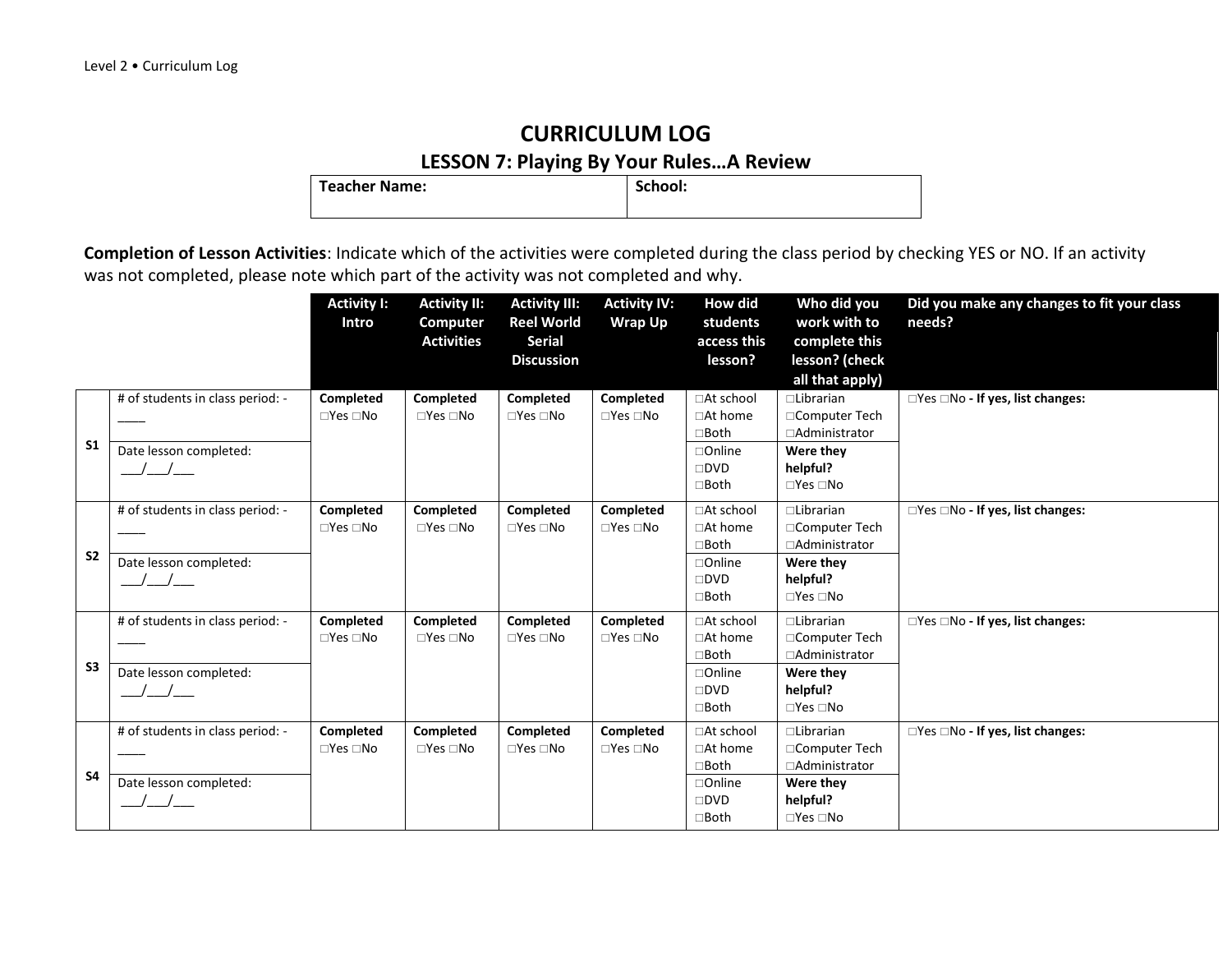## **CURRICULUM LOG Lesson 8: Keeping It Real... Healthy Dating Relationships**<br>er Name: <br>School:

**Teacher Name:** 

|                |                                               | <b>Activity I:</b>   | <b>Activity II:</b>              | <b>Activity III:</b>       | <b>Activity IV:</b>  | <b>Activity V:</b>       | <b>Activity</b>            | Did you make any changes to fit your class   |
|----------------|-----------------------------------------------|----------------------|----------------------------------|----------------------------|----------------------|--------------------------|----------------------------|----------------------------------------------|
|                |                                               | Intro to the<br>Day  | Talk Show &<br><b>Discussion</b> | Brain-<br>storming         | Journal              | Parent<br><b>Student</b> | VI:<br>Wrap Up             | needs?                                       |
|                |                                               |                      |                                  |                            |                      | <b>Homework</b>          |                            |                                              |
|                | # of students in class period: -              | Completed            | Completed                        | Completed                  | Completed            | Completed                | Completed                  | $\Box$ Yes $\Box$ No - If yes, list changes: |
|                |                                               | $\Box$ Yes $\Box$ No | $\Box$ Yes $\Box$ No             | $\square$ Yes $\square$ No | $\Box$ Yes $\Box$ No | $\Box$ Yes $\Box$ No     | $\Box$ Yes $\Box$ No       |                                              |
| S <sub>1</sub> | Date lesson completed:                        |                      | <b>Student actors</b>            |                            |                      | # of returned            |                            |                                              |
|                | $\left  \begin{array}{c} \end{array} \right $ |                      | read story                       |                            |                      | sheets                   |                            |                                              |
|                |                                               |                      | $\Box$ Yes $\Box$ No             |                            |                      |                          |                            |                                              |
|                | # of students in class period: -              | Completed            | Completed                        | Completed                  | Completed            | Completed                | Completed                  | □Yes □No - If yes, list changes:             |
|                |                                               | $\Box$ Yes $\Box$ No | $\Box$ Yes $\Box$ No             | $\square$ Yes $\square$ No | $\Box$ Yes $\Box$ No | $\Box$ Yes $\Box$ No     | $\square$ Yes $\square$ No |                                              |
| S <sub>2</sub> | Date lesson completed:                        |                      | <b>Student actors</b>            |                            |                      | # of returned            |                            |                                              |
|                |                                               |                      | read story                       |                            |                      | sheets                   |                            |                                              |
|                |                                               |                      | $\Box$ Yes $\Box$ No             |                            |                      |                          |                            |                                              |
|                | # of students in class period: -              | Completed            | Completed                        | Completed                  | Completed            | Completed                | Completed                  | □Yes □No - If yes, list changes:             |
|                |                                               | $\Box$ Yes $\Box$ No | $\Box$ Yes $\Box$ No             | $\square$ Yes $\square$ No | $\Box$ Yes $\Box$ No | $\Box$ Yes $\Box$ No     | $\Box$ Yes $\Box$ No       |                                              |
| S <sub>3</sub> |                                               |                      | <b>Student actors</b>            |                            |                      | # of returned            |                            |                                              |
|                | Date lesson completed:<br>$\sqrt{2}$          |                      | read story                       |                            |                      | sheets                   |                            |                                              |
|                |                                               |                      | $\Box$ Yes $\Box$ No             |                            |                      |                          |                            |                                              |
|                | # of students in class period: -              | Completed            | Completed                        | <b>Completed</b>           | Completed            | Completed                | Completed                  | $\Box$ Yes $\Box$ No - If yes, list changes: |
|                |                                               | $\Box$ Yes $\Box$ No | $\Box$ Yes $\Box$ No             | $\square$ Yes $\square$ No | $\Box$ Yes $\Box$ No | $\Box$ Yes $\Box$ No     | $\Box$ Yes $\Box$ No       |                                              |
| <b>S4</b>      |                                               |                      | <b>Student actors</b>            |                            |                      |                          |                            |                                              |
|                | Date lesson completed:                        |                      | read story                       |                            |                      | # of returned            |                            |                                              |
|                | $\sqrt{2}$                                    |                      | $\Box$ Yes $\Box$ No             |                            |                      | sheets____               |                            |                                              |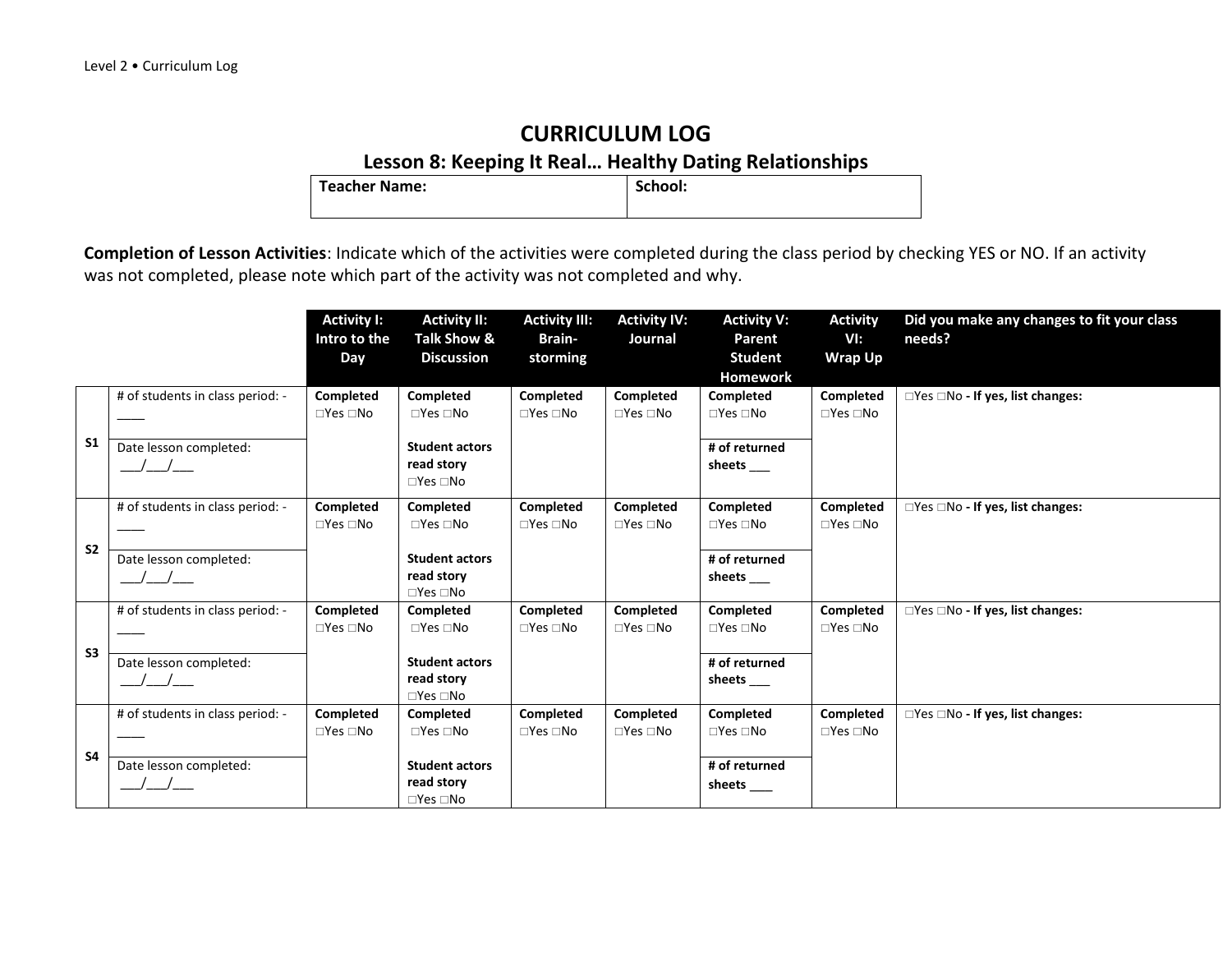## **CURRICULUM LOG Lesson 9: Keeping It Real... Healthy Dating Relationships**<br>**ler Name:** <br>lechool:

**Teacher Name:** 

|                |                                                            | <b>Activity I:</b><br><b>Intro</b> | <b>Activity II:</b><br>Computer<br><b>Activities</b> | <b>Activity III:</b><br><b>Reel World</b><br><b>Serial</b><br><b>Discussion</b> | <b>Activity IV:</b><br><b>Wrap Up</b> | How did<br>students<br>access this<br>lesson?                                                      | Who did you work<br>with to complete<br>this lesson? (check<br>all that apply)                              | Did you make any changes to fit your class<br>needs? |
|----------------|------------------------------------------------------------|------------------------------------|------------------------------------------------------|---------------------------------------------------------------------------------|---------------------------------------|----------------------------------------------------------------------------------------------------|-------------------------------------------------------------------------------------------------------------|------------------------------------------------------|
| S <sub>1</sub> | # of students in class period: -<br>Date lesson completed: | Completed<br>$\Box$ Yes $\Box$ No  | Completed<br>$\Box$ Yes $\Box$ No                    | Completed<br>$\Box$ Yes $\Box$ No                                               | Completed<br>$\Box$ Yes $\Box$ No     | □At school<br>$\Box$ At home<br>$\square$ Both<br>$\Box$ Online<br>$\square$ DVD<br>$\square$ Both | □Librarian<br>□Computer Tech<br>□Administrator<br>Were they<br>helpful?<br>$\Box$ Yes $\Box$ No             | □Yes □No - If yes, list changes:                     |
| S <sub>2</sub> | # of students in class period: -<br>Date lesson completed: | Completed<br>$\Box$ Yes $\Box$ No  | Completed<br>$\Box$ Yes $\Box$ No                    | Completed<br>$\Box$ Yes $\Box$ No                                               | Completed<br>$\Box$ Yes $\Box$ No     | □At school<br>□At home<br>$\Box$ Both<br>$\Box$ Online<br>$\square$ DVD<br>$\square$ Both          | $\Box$ Librarian<br>□Computer Tech<br>□Administrator<br>Were they<br>helpful?<br>$\square$ Yes $\square$ No | □Yes □No - If yes, list changes:                     |
| S <sub>3</sub> | # of students in class period: -<br>Date lesson completed: | Completed<br>$\Box$ Yes $\Box$ No  | Completed<br>$\Box$ Yes $\Box$ No                    | Completed<br>$\Box$ Yes $\Box$ No                                               | Completed<br>$\Box$ Yes $\Box$ No     | □At school<br>$\Box$ At home<br>$\square$ Both<br>$\Box$ Online<br>$\square$ DVD<br>$\Box$ Both    | $\Box$ Librarian<br>□Computer Tech<br>□Administrator<br>Were they<br>helpful?<br>$\Box$ Yes $\Box$ No       | □Yes □No - If yes, list changes:                     |
| <b>S4</b>      | # of students in class period: -<br>Date lesson completed: | Completed<br>$\Box$ Yes $\Box$ No  | Completed<br>$\Box$ Yes $\Box$ No                    | Completed<br>$\Box$ Yes $\Box$ No                                               | Completed<br>$\Box$ Yes $\Box$ No     | □At school<br>□At home<br>$\Box$ Both<br>$\Box$ Online<br>$\square$ DVD<br>$\square$ Both          | $\Box$ Librarian<br>□Computer Tech<br>□Administrator<br>Were they<br>helpful?<br>$\Box$ Yes $\Box$ No       | □Yes □No - If yes, list changes:                     |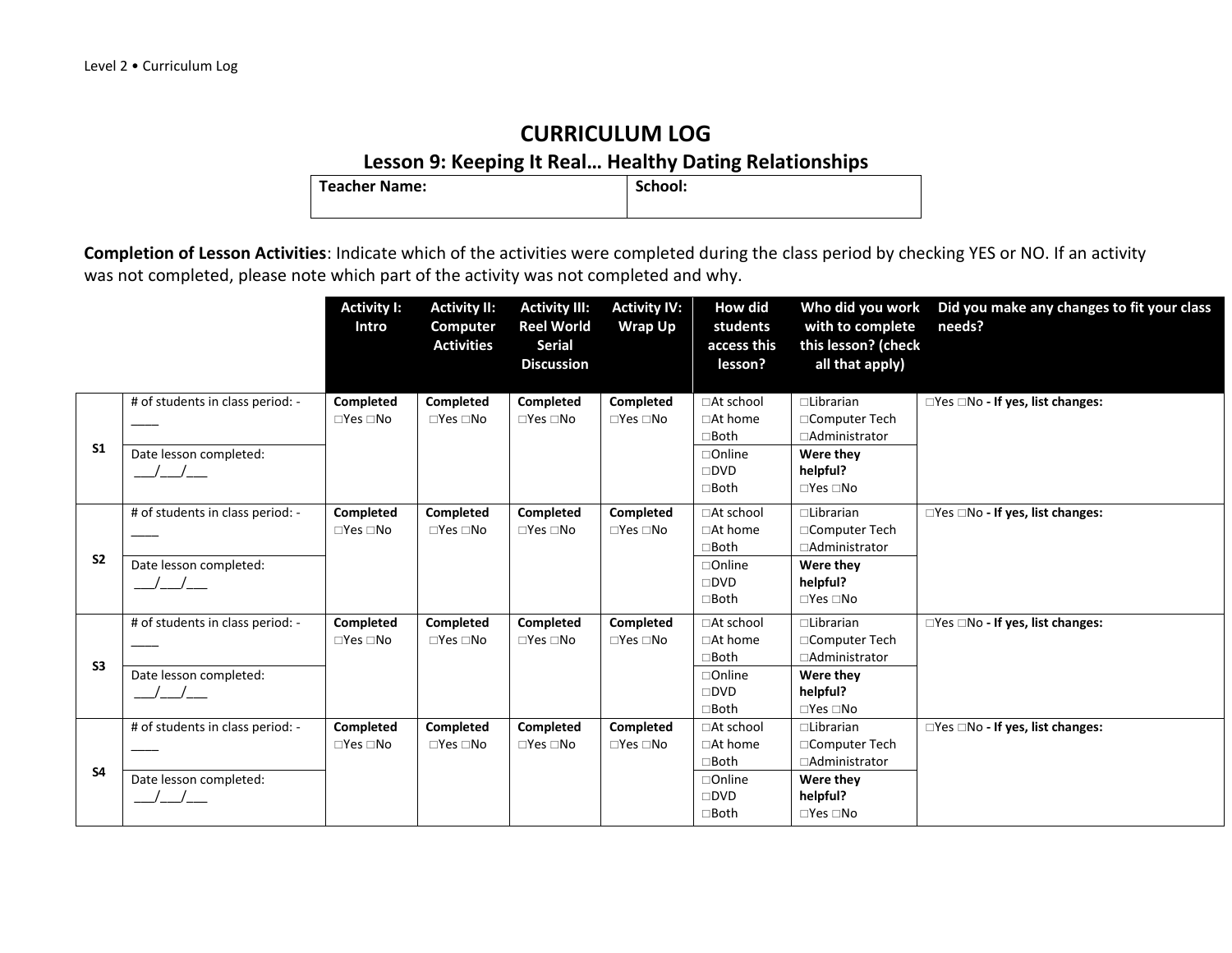## **CURRICULUM LOG Lesson 10: Playing By Your Rules…Regarding Sex**

**Teacher Name:** 

|                |                                  | <b>Activity I:</b><br>Intro to the | <b>Activity II:</b><br><b>Playing By Your Rules</b> | <b>Activity III.</b><br><b>Role Playing:</b> | <b>Activity IV:</b><br><b>Role Playing:</b> | <b>Activity V:</b><br><b>Wrap Up</b> | Did you make any changes to fit your class<br>needs? |
|----------------|----------------------------------|------------------------------------|-----------------------------------------------------|----------------------------------------------|---------------------------------------------|--------------------------------------|------------------------------------------------------|
|                |                                  | Day                                | <b>Review</b>                                       | Avoid a                                      | Get Out Of                                  |                                      |                                                      |
|                |                                  |                                    |                                                     | <b>Situation</b>                             | <b>Situation</b>                            |                                      |                                                      |
|                | # of students in class period: - | Completed                          | Completed                                           | Completed                                    | Completed                                   | Completed                            | □Yes □No - If yes, list changes:                     |
|                |                                  | $\Box$ Yes $\Box$ No               | $\Box$ Yes $\Box$ No                                | $\Box$ Yes $\Box$ No                         | $\square$ Yes $\square$ No                  | $\Box$ Yes $\Box$ No                 |                                                      |
| S <sub>1</sub> |                                  |                                    | <b>Students defined 3 steps</b>                     | <b>Students acted</b>                        | <b>Students acted</b>                       |                                      |                                                      |
|                | Date lesson completed:           |                                    | in Playing by Their Rules                           | out role plays                               | out role plays                              |                                      |                                                      |
|                | $/$ _/__                         |                                    | (Select, Detect, Protect)                           | $\Box$ Yes $\Box$ No                         | $\Box$ Yes $\Box$ No                        |                                      |                                                      |
|                |                                  |                                    | $\Box$ Yes $\Box$ No                                |                                              |                                             |                                      |                                                      |
|                | # of students in class period: - | Completed                          | Completed                                           | Completed                                    | Completed                                   | Completed                            | □Yes □No - If yes, list changes:                     |
|                |                                  | $\Box$ Yes $\Box$ No               | $\Box$ Yes $\Box$ No                                | $\Box$ Yes $\Box$ No                         | $\Box$ Yes $\Box$ No                        | $\Box$ Yes $\Box$ No                 |                                                      |
|                |                                  |                                    |                                                     |                                              |                                             |                                      |                                                      |
| S <sub>2</sub> | Date lesson completed:           |                                    | <b>Students defined 3 steps</b>                     | <b>Students acted</b>                        | <b>Students acted</b>                       |                                      |                                                      |
|                | $\sqrt{2}$                       |                                    | in Playing by Their Rules                           | out role plays                               | out role plays                              |                                      |                                                      |
|                |                                  |                                    | (Select, Detect, Protect)<br>$\Box$ Yes $\Box$ No   | $\Box$ Yes $\Box$ No                         | $\Box$ Yes $\Box$ No                        |                                      |                                                      |
|                | # of students in class period: - | Completed                          | Completed                                           | Completed                                    | Completed                                   | Completed                            | $\Box$ Yes $\Box$ No - If yes, list changes:         |
|                |                                  | $\Box$ Yes $\Box$ No               | $\Box$ Yes $\Box$ No                                | $\Box$ Yes $\Box$ No                         | $\Box$ Yes $\Box$ No                        | $\Box$ Yes $\Box$ No                 |                                                      |
|                |                                  |                                    |                                                     |                                              |                                             |                                      |                                                      |
| S <sub>3</sub> | Date lesson completed:           |                                    | <b>Students defined 3 steps</b>                     | <b>Students acted</b>                        | <b>Students acted</b>                       |                                      |                                                      |
|                |                                  |                                    | in Playing by Their Rules                           | out role plays                               | out role plays                              |                                      |                                                      |
|                |                                  |                                    | (Select, Detect, Protect)                           | $\Box$ Yes $\Box$ No                         | $\Box$ Yes $\Box$ No                        |                                      |                                                      |
|                |                                  | Completed                          | $\Box$ Yes $\Box$ No                                | Completed                                    | Completed                                   | Completed                            |                                                      |
|                | # of students in class period: - | $\Box$ Yes $\Box$ No               | Completed<br>$\Box$ Yes $\Box$ No                   | $\Box$ Yes $\Box$ No                         | $\Box$ Yes $\Box$ No                        | $\Box$ Yes $\Box$ No                 | □Yes □No - If yes, list changes:                     |
|                |                                  |                                    |                                                     |                                              |                                             |                                      |                                                      |
| <b>S4</b>      |                                  |                                    | <b>Students defined 3 steps</b>                     | <b>Students acted</b>                        | <b>Students acted</b>                       |                                      |                                                      |
|                | Date lesson completed:           |                                    | in Playing by Their Rules                           | out role plays                               | out role plays                              |                                      |                                                      |
|                |                                  |                                    | (Select, Detect, Protect)                           | $\Box$ Yes $\Box$ No                         | $\square$ Yes $\square$ No                  |                                      |                                                      |
|                |                                  |                                    | $\Box$ Yes $\Box$ No                                |                                              |                                             |                                      |                                                      |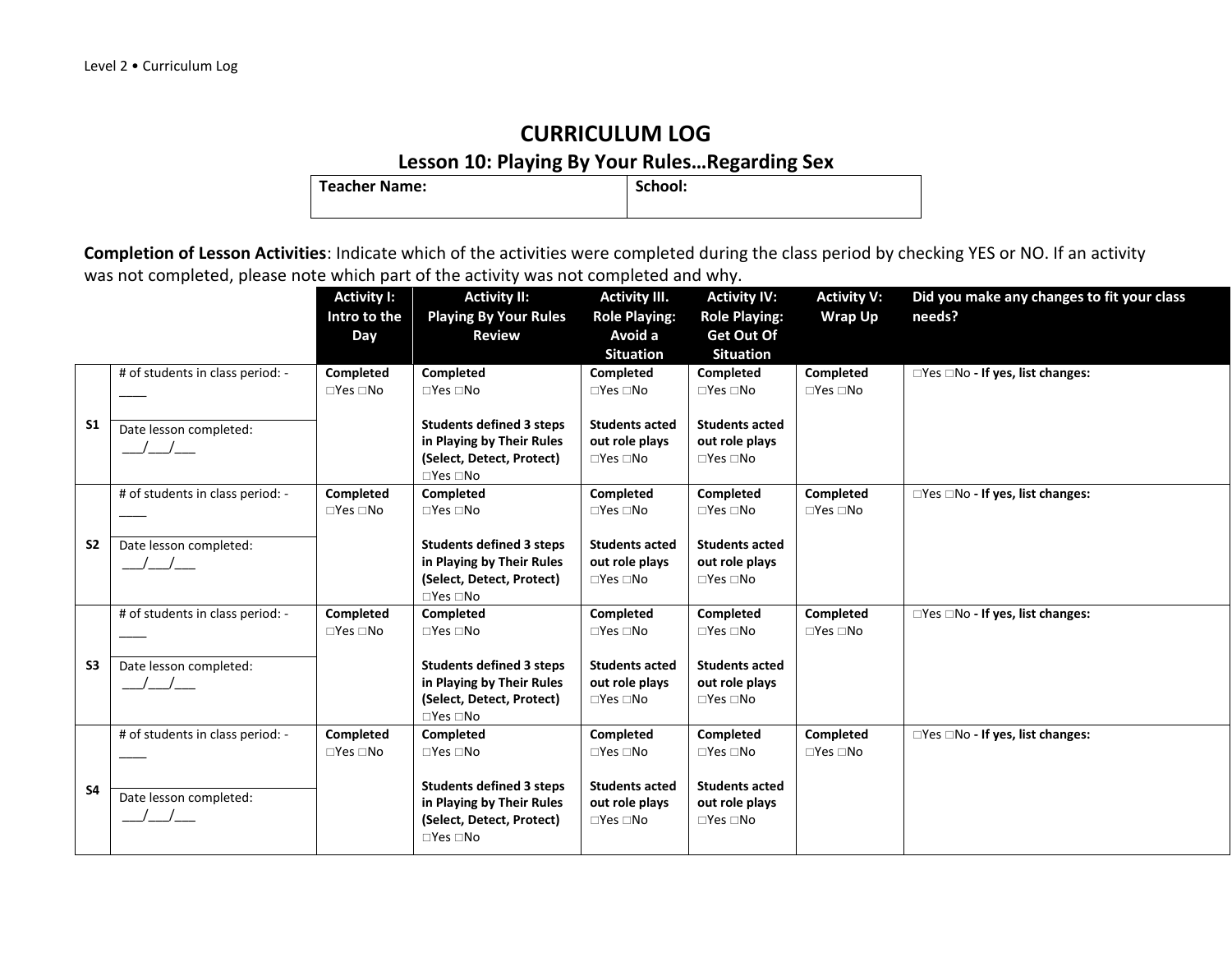#### **Lesson 11: It's Your Game… Free Time**

Teacher Name: **School: School: School: School: School: School: School: School: School: School: School: School: School: School: School: School: School: School: School: SCHOOL: SCHOOL:** 

|                |                                         | <b>Activity I:</b><br>Intro | <b>Activity II:</b><br>Computer<br><b>Activities</b> | <b>Activity</b><br>III: Parent<br><b>Student</b> | <b>Activity</b><br>IV:<br><b>Wrap Up</b> | <b>How did</b><br>students<br>access | Who did you<br>work with to<br>complete this | Did you make any changes to fit your class<br>needs? |
|----------------|-----------------------------------------|-----------------------------|------------------------------------------------------|--------------------------------------------------|------------------------------------------|--------------------------------------|----------------------------------------------|------------------------------------------------------|
|                |                                         |                             |                                                      | <b>Activity</b>                                  |                                          | this<br>lesson?                      | lesson? (check<br>all that apply)            |                                                      |
| S <sub>1</sub> | # of students in class period:          | Completed                   | Completed                                            | Completed                                        | Completed                                | □At school                           | $\Box$ Librarian                             | □Yes □No - If yes, list changes:                     |
|                |                                         | $\Box$ Yes $\Box$ No        | $\Box$ Yes $\Box$ No                                 | $\Box$ Yes $\Box$ No                             | $\Box$ Yes $\Box$ No                     | □At home                             | □Computer Tech                               |                                                      |
|                |                                         |                             |                                                      |                                                  |                                          | $\square$ Both                       | □Administrator                               |                                                      |
|                | Date lesson completed:<br>$\frac{1}{2}$ |                             |                                                      | # of<br>returned                                 |                                          | □Online<br>$\square$ DVD             | Were they<br>helpful?                        |                                                      |
|                |                                         |                             |                                                      | sheets____                                       |                                          | $\Box$ Both                          | $\square$ Yes $\square$ No                   |                                                      |
|                | # of students in class period:          | Completed                   | <b>Completed</b>                                     | Completed                                        | Completed                                | □At school                           | $\Box$ Librarian                             | □Yes □No - If yes, list changes:                     |
| S <sub>2</sub> |                                         | $\Box$ Yes $\Box$ No        | $\Box$ Yes $\Box$ No                                 | $\Box$ Yes $\Box$ No                             | $\Box$ Yes $\Box$ No                     | □At home                             | □Computer Tech                               |                                                      |
|                |                                         |                             |                                                      |                                                  |                                          | □Both                                | □Administrator                               |                                                      |
|                | Date lesson completed:                  |                             |                                                      | # of                                             |                                          | □Online                              | Were they                                    |                                                      |
|                |                                         |                             |                                                      | returned                                         |                                          | $\square$ DVD                        | helpful?                                     |                                                      |
|                |                                         |                             |                                                      | sheets                                           |                                          | $\Box$ Both                          | $\square$ Yes $\square$ No                   |                                                      |
| S <sub>3</sub> | # of students in class period:          | Completed                   | <b>Completed</b>                                     | Completed                                        | Completed                                | □At school                           | $\Box$ Librarian                             | □Yes □No - If yes, list changes:                     |
|                |                                         | $\Box$ Yes $\Box$ No        | $\Box$ Yes $\Box$ No                                 | $\Box$ Yes $\Box$ No                             | $\Box$ Yes $\Box$ No                     | $\Box$ At home<br>$\square$ Both     | □Computer Tech<br>□Administrator             |                                                      |
|                | Date lesson completed:                  |                             |                                                      | # of                                             |                                          | □Online                              | Were they                                    |                                                      |
|                |                                         |                             |                                                      | returned                                         |                                          | $\square$ DVD                        | helpful?                                     |                                                      |
|                |                                         |                             |                                                      | sheets $\rule{1em}{0.15mm}$                      |                                          | $\Box$ Both                          | $\square$ Yes $\square$ No                   |                                                      |
|                | # of students in class period:          | Completed                   | <b>Completed</b>                                     | Completed                                        | Completed                                | □At school                           | $\Box$ Librarian                             | $\Box$ Yes $\Box$ No - If yes, list changes:         |
| <b>S4</b>      |                                         | $\Box$ Yes $\Box$ No        | $\Box$ Yes $\Box$ No                                 | $\Box$ Yes $\Box$ No                             | $\Box$ Yes $\Box$ No                     | □At home                             | □Computer Tech                               |                                                      |
|                |                                         |                             |                                                      |                                                  |                                          | $\Box$ Both                          | □Administrator                               |                                                      |
|                | Date lesson completed:                  |                             |                                                      | # of                                             |                                          | □Online                              | Were they                                    |                                                      |
|                |                                         |                             |                                                      | returned<br>sheets                               |                                          | $\square$ DVD<br>$\Box$ Both         | helpful?<br>$\square$ Yes $\square$ No       |                                                      |
|                |                                         |                             |                                                      |                                                  |                                          |                                      |                                              |                                                      |